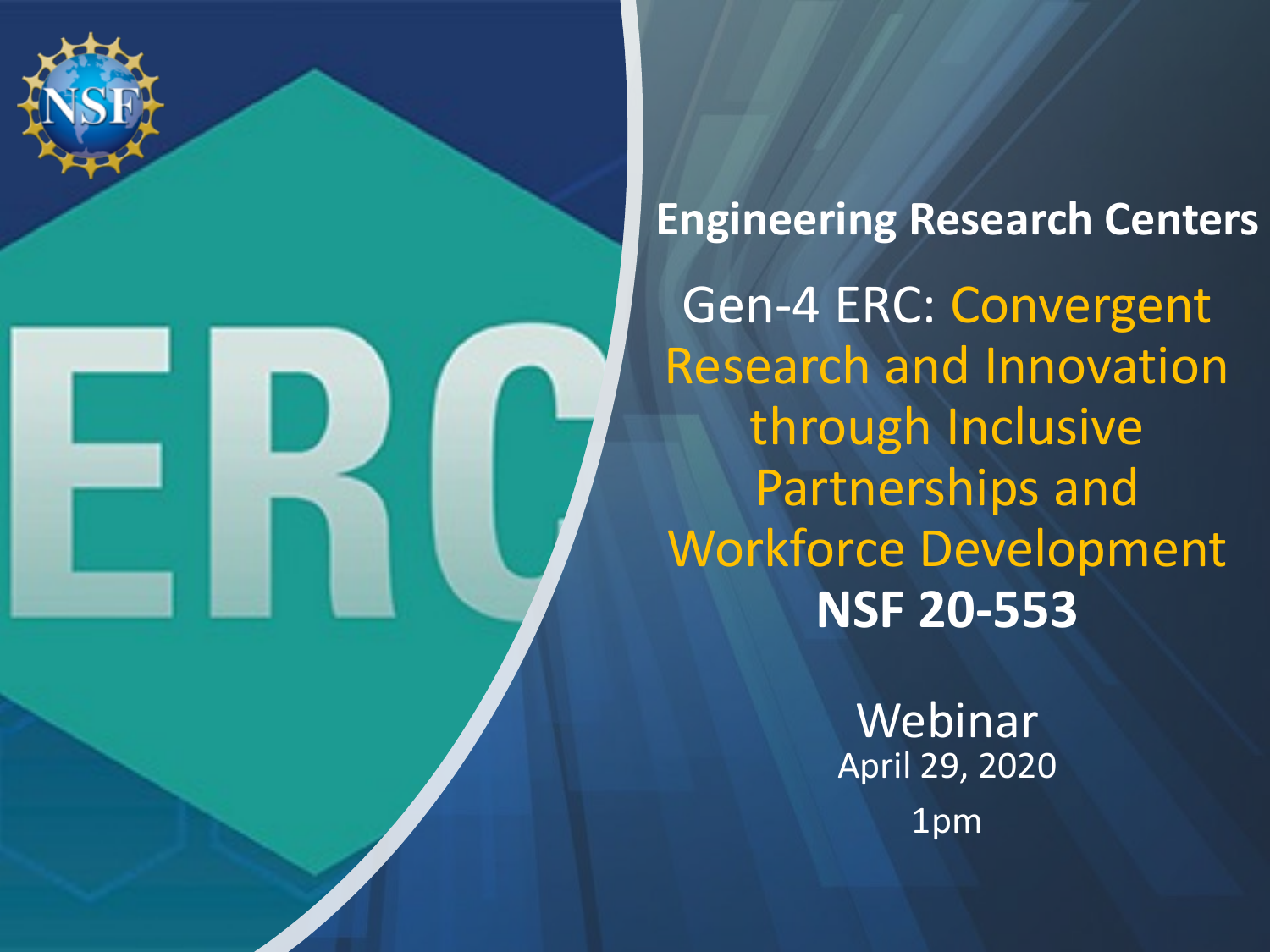### Reminder

- Participation in the **Planning Grant** program should not be construed as an application submission for this ERC competition;
- To participate in this **ERC competition**, one is not required to have submitted a planning grant proposal nor to have received a planning grant.



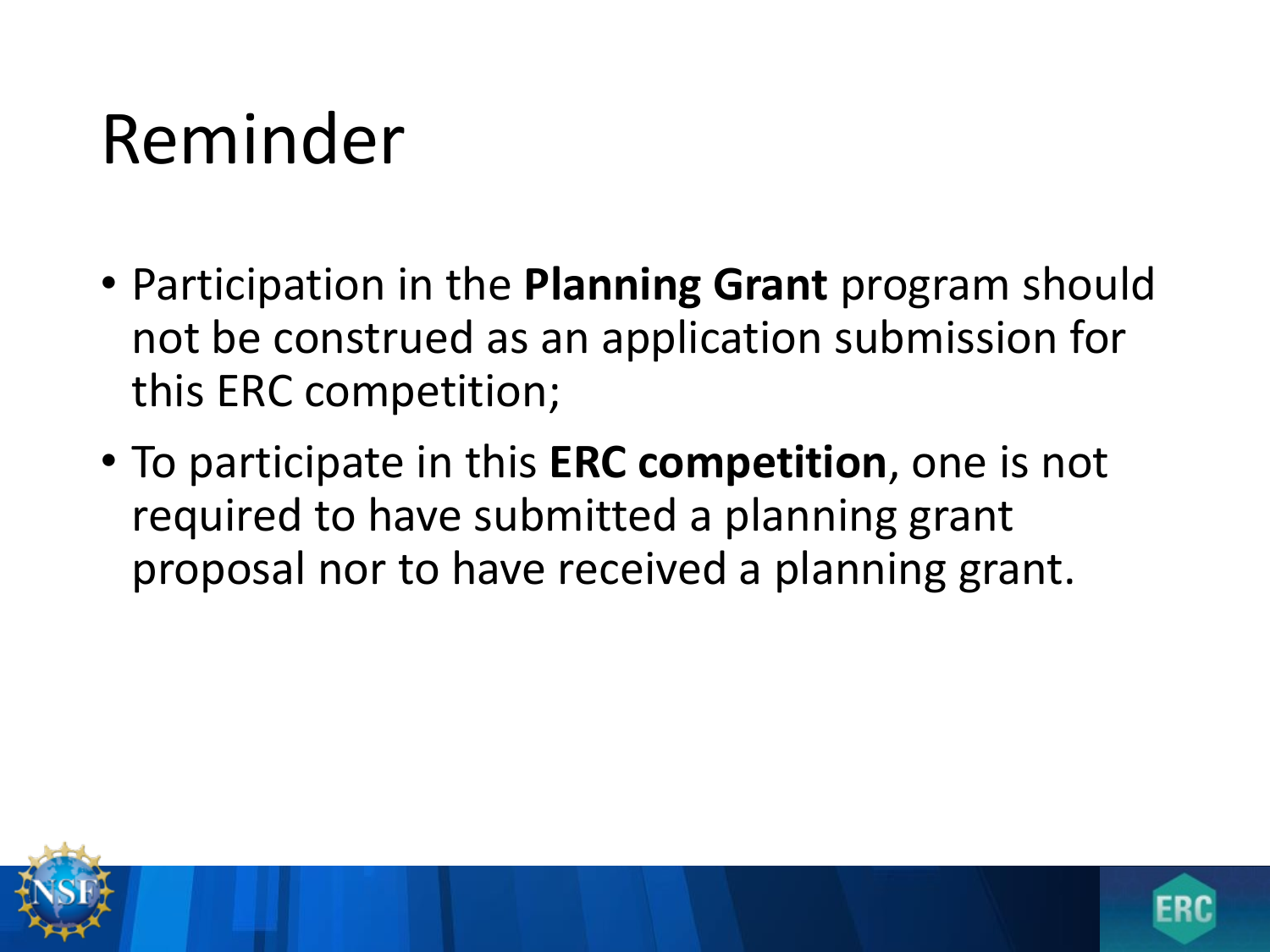## Webinar Outline



- Gen-4 ERC Solicitation Goals
- ERC Program Model
- ERC Program Overview
- ERC Strategic Approaches
- Important Changes for Gen-4 ERC
- Gen-4 ERC Proposal Review
- Competition Timeline
- Q&A



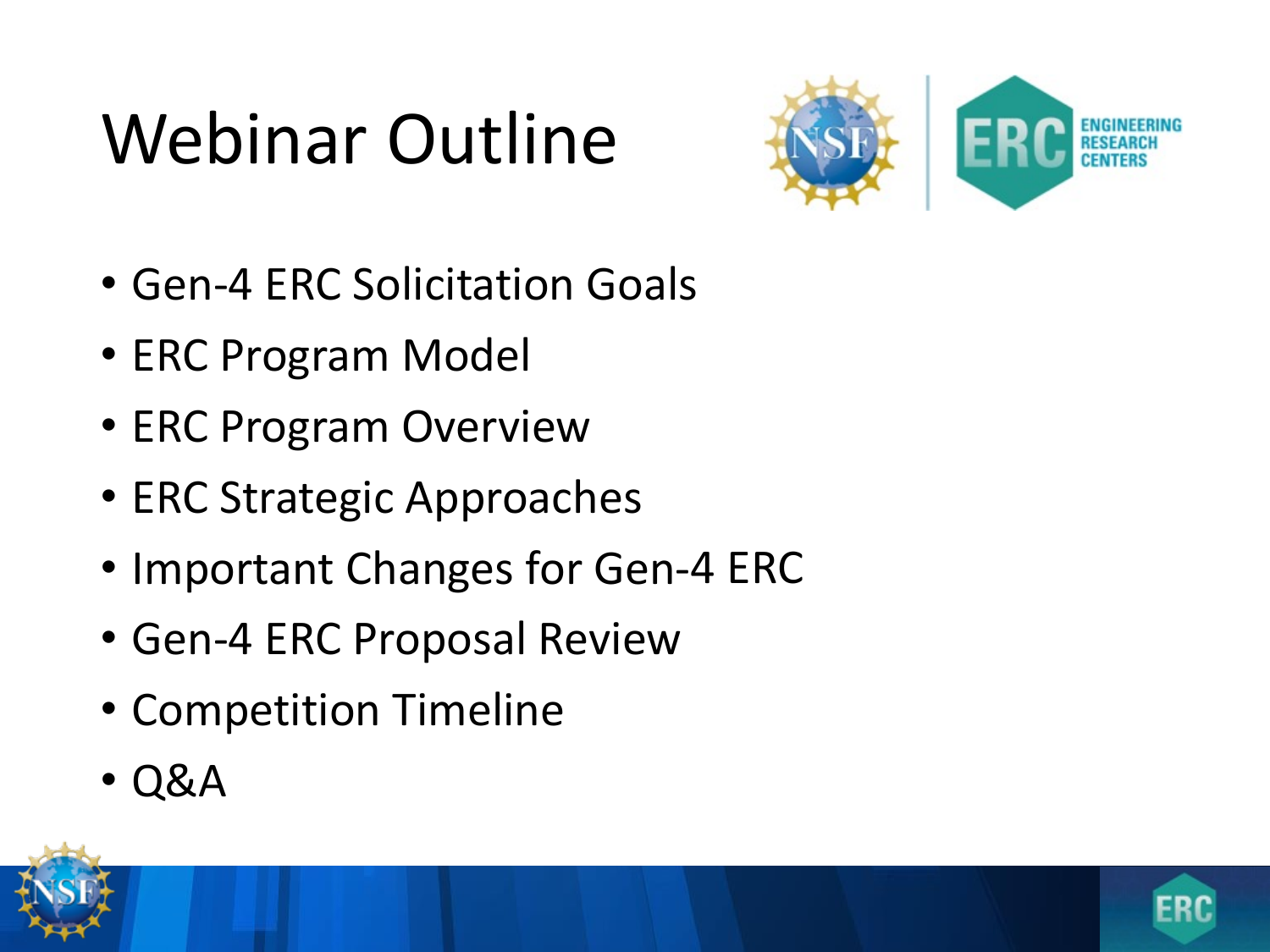## Gen-4 ERC Solicitation Goals

- This ERC solicitation was informed by a study from the *National Academies of Sciences, Engineering, and Medicine*.
- The program continues to focus on advancing an engineered system through inclusive **cross-disciplinary** and **cross-sector** partnerships, while placing greater emphasis on research with **high-risk/high-payoff** ideas that lead to **societal impact** through convergent approaches, engaging **stakeholder** communities, and using **team science** concepts for their team formation.
- ERCs should have strong synergies or value-added rationale that justify a center or institute-like approach.

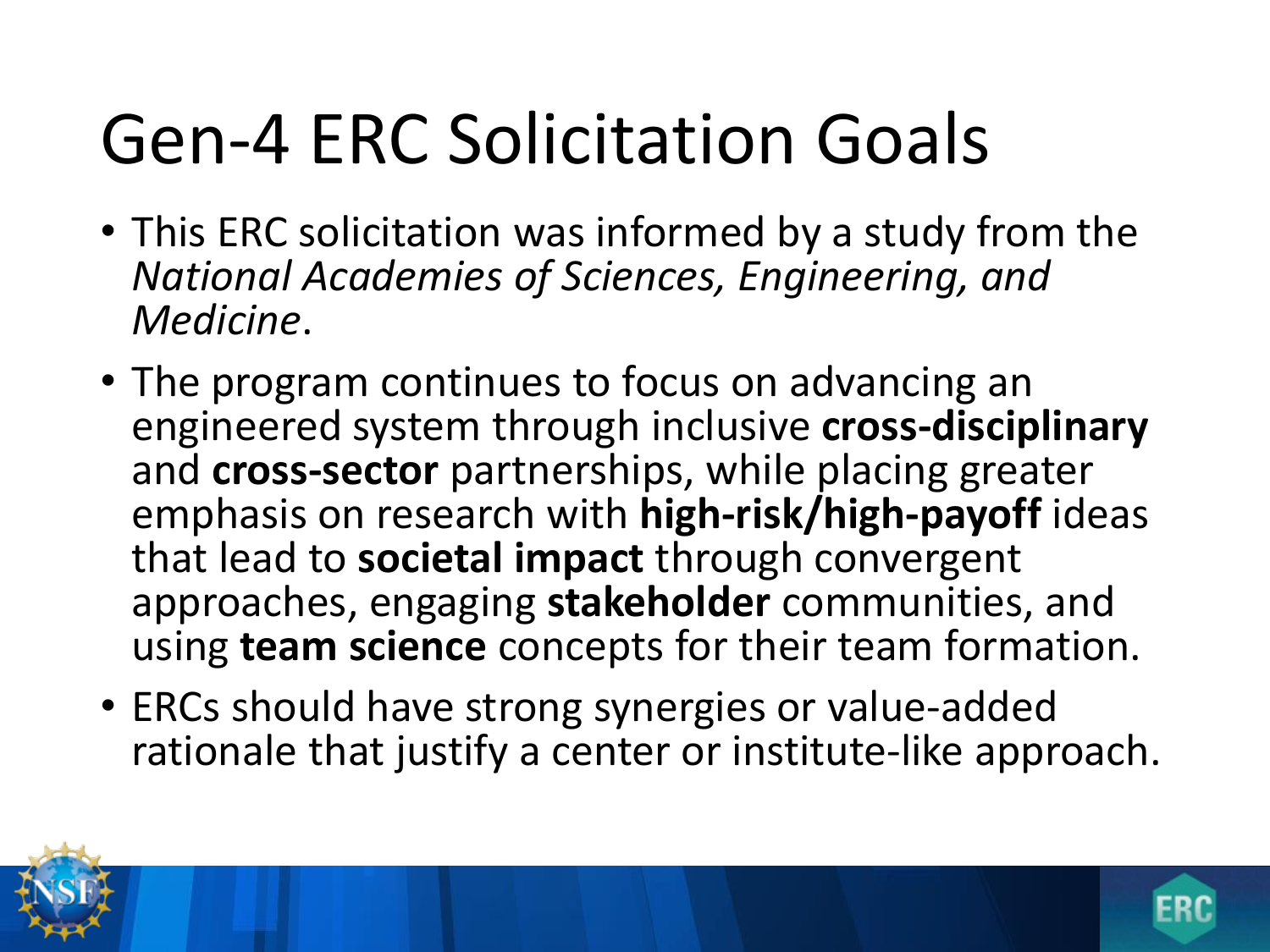## The ERC Model

- Foundational Components:
	- Convergent Research (CR)
	- Engineering Workforce Development (EWD)
	- Diversity and Culture of Inc lusion (DCI)
	- Innovation Ecosystem (IE)
- Areas of Impact:
	- Engineering Community
	- Scientific Enterprise
	- Society





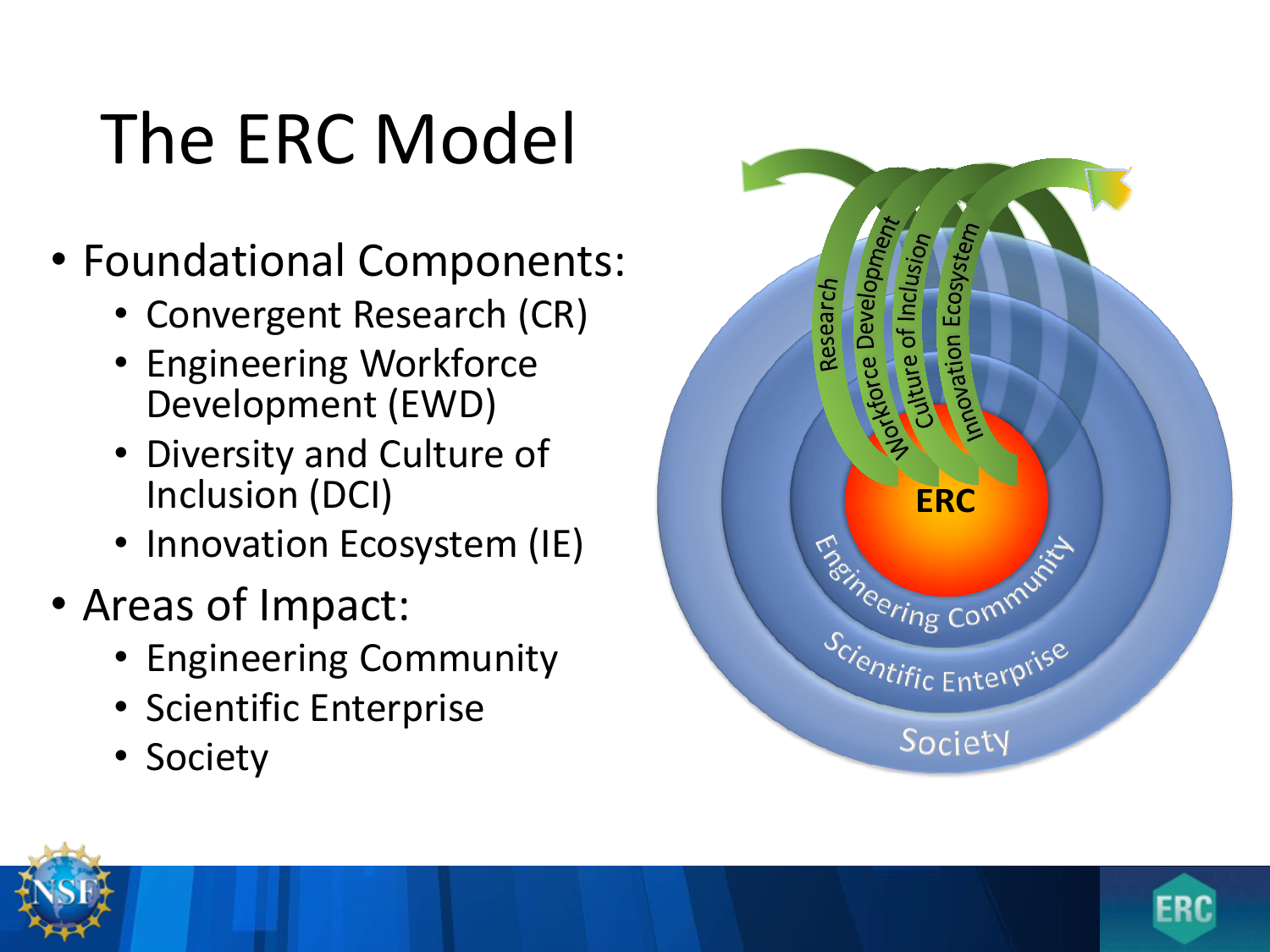## Foundational Components: Convergent Research

**Convergence** is an approach to problem solving that cuts across disciplinary boundaries.

*It deeply integrates knowledge, tools, and ways of thinking from life/health sciences, physical, mathematical, and computational sciences, engineering disciplines, and beyond to form a comprehensive synthetic framework for tackling scientific and societal challenges that exist at the interfaces of multiple fields.*

- **Convergent** engineering is a deeply collaborative, team-based engineering approach for defining and<br>solving important and complex societal problems (NAE, 2017).
- **Convergent** research has the strong potential to lead to transformative solutions or new fields of study.
- <https://www.nae.edu/113283.aspx>



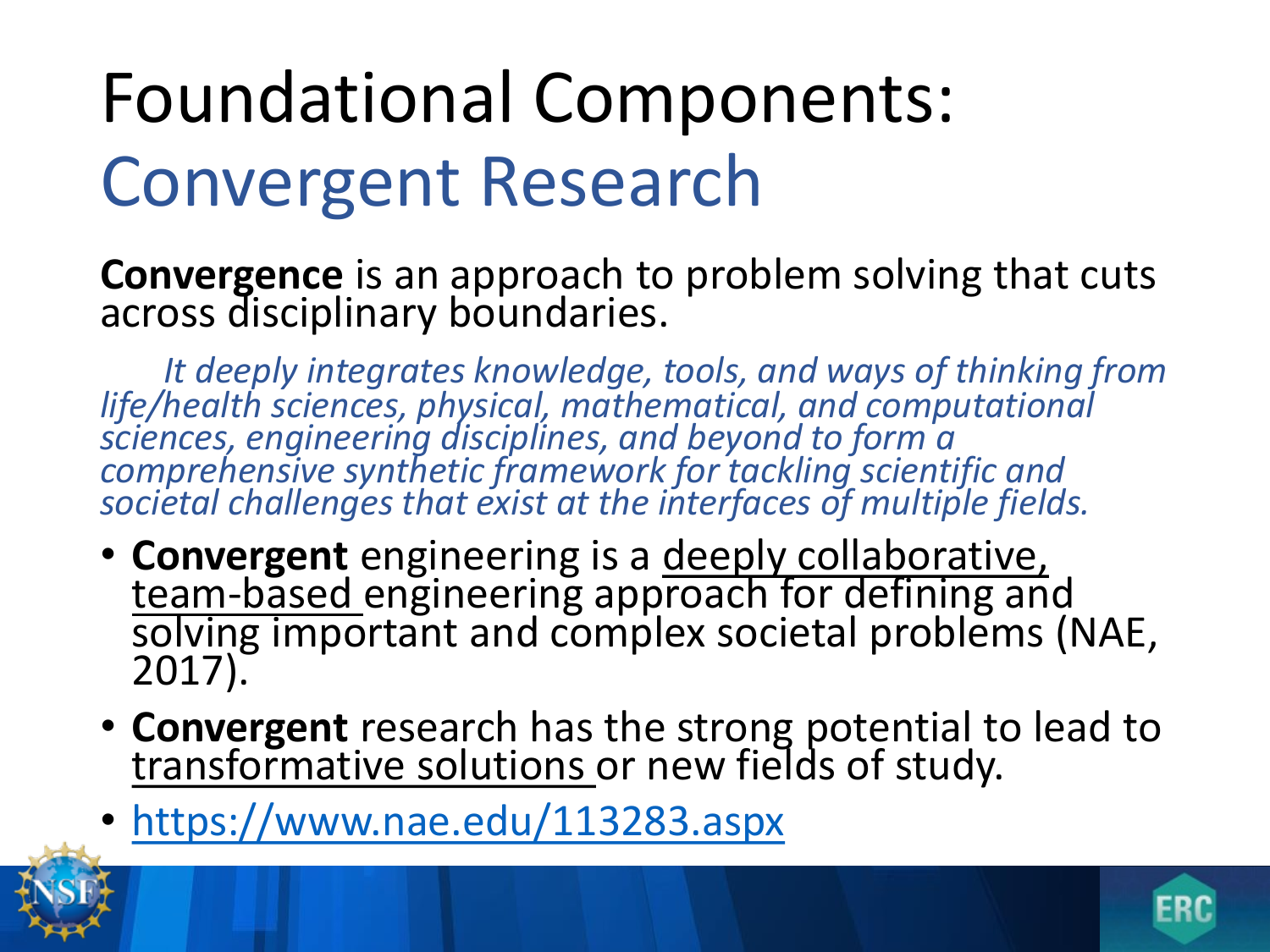### Foundational Components: Engineering Workforce Development

- **Human resource capacity development** aligned with the targeted engineered system; ERC engineering workforce development strengthens a robust spectrum of engineering education and pathways.
- **Workforce Development** occurs at all levels of the Center and provides opportunities for engagement by all ERC members including students, faculty, and external partners as appropriate.

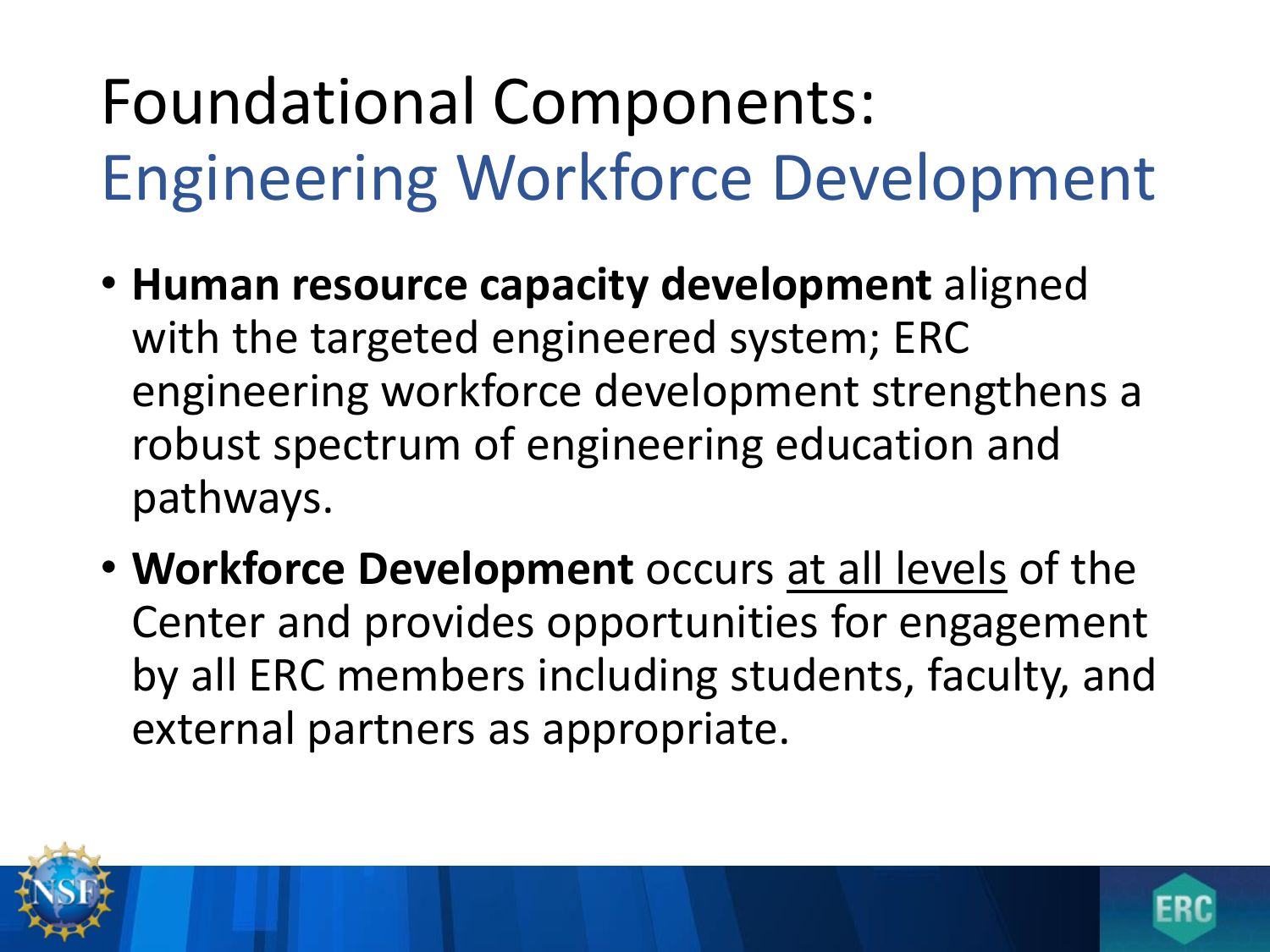## Foundational Components: Diversity and Culture of Inclusion

- The culture of the ERC and teams within the ERC demonstrate an environment in which **all members** feel valued and welcomed, creatively contribute, and gain mutual benefit from participating.
- Participation from members of groups traditionally **underrepresented** in engineering as well as **diverse scientific and other perspectives** is required.



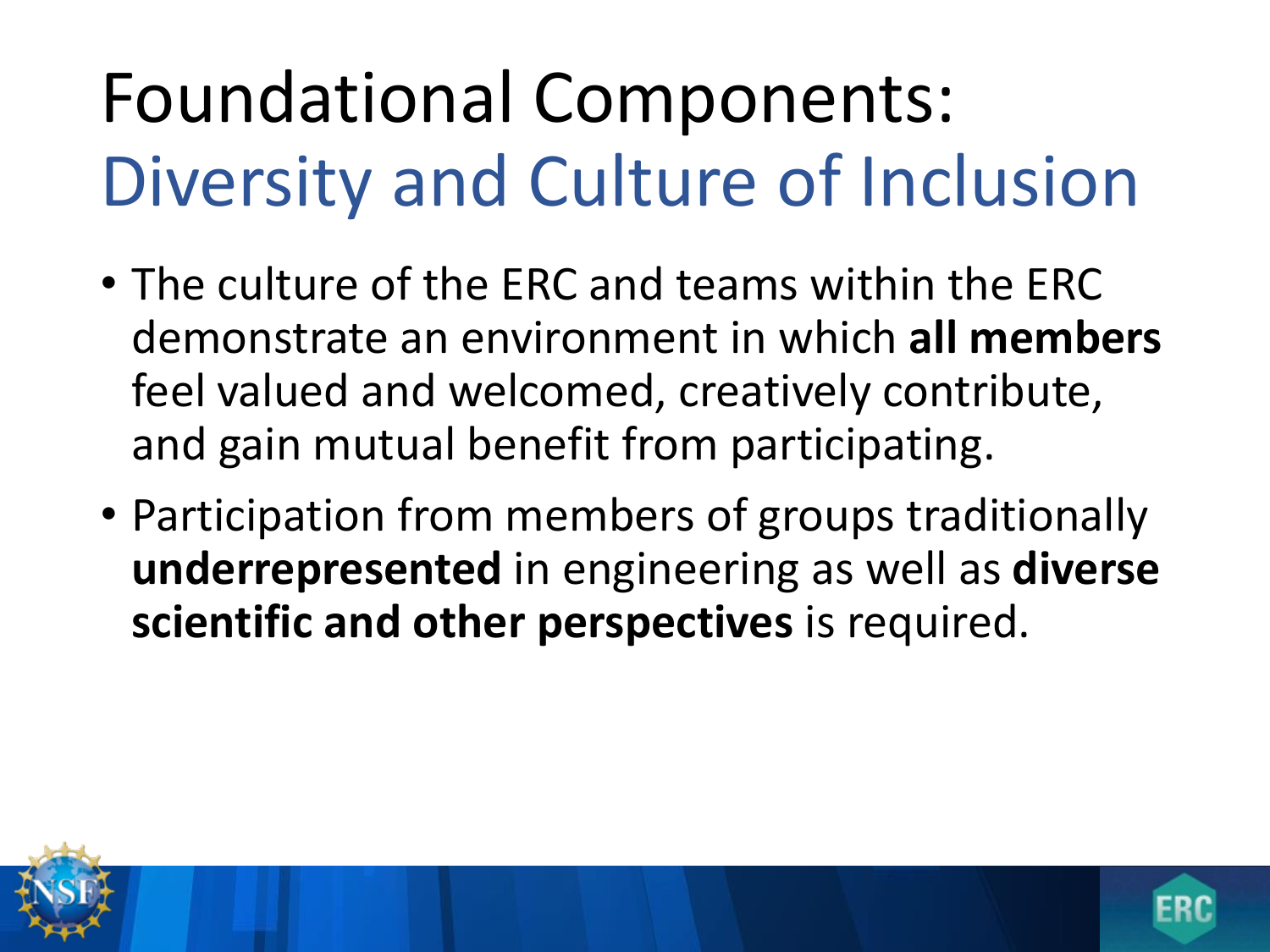### Foundational Components: Innovation Ecosystem

- **Trusted** partners that work together to create and enhance the **capacity for innovation** and new ways for delivering value with positive societal impact.
- Include **effective translational efforts** from ideation to **implementation**, workforce development for the **enterprise**, and deliberate efforts to attract **funding** and **resources**.
- **Articulate plans** for strategic engagement of stakeholder communities while **including the legal frameworks** needed to protect the participants.



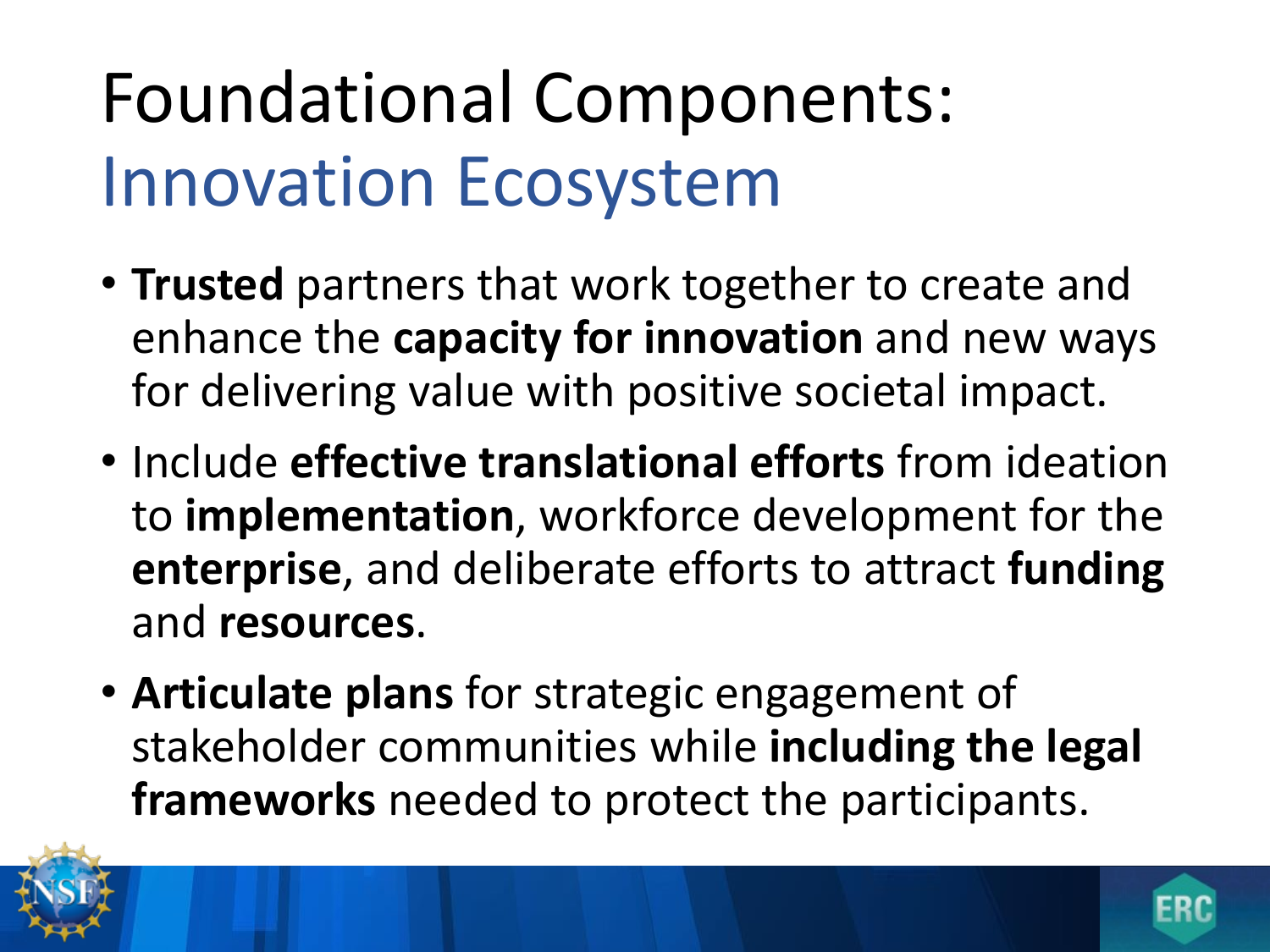### ERC Program Overview: Impact on the Engineering Community

• **Engineering Community:** ERCs directly impact the engineering community, preparing students and researchers by highlighting new engineering approaches and best practices for engineering workforce development, diversity and inclusion, and academic-industrial partnerships.



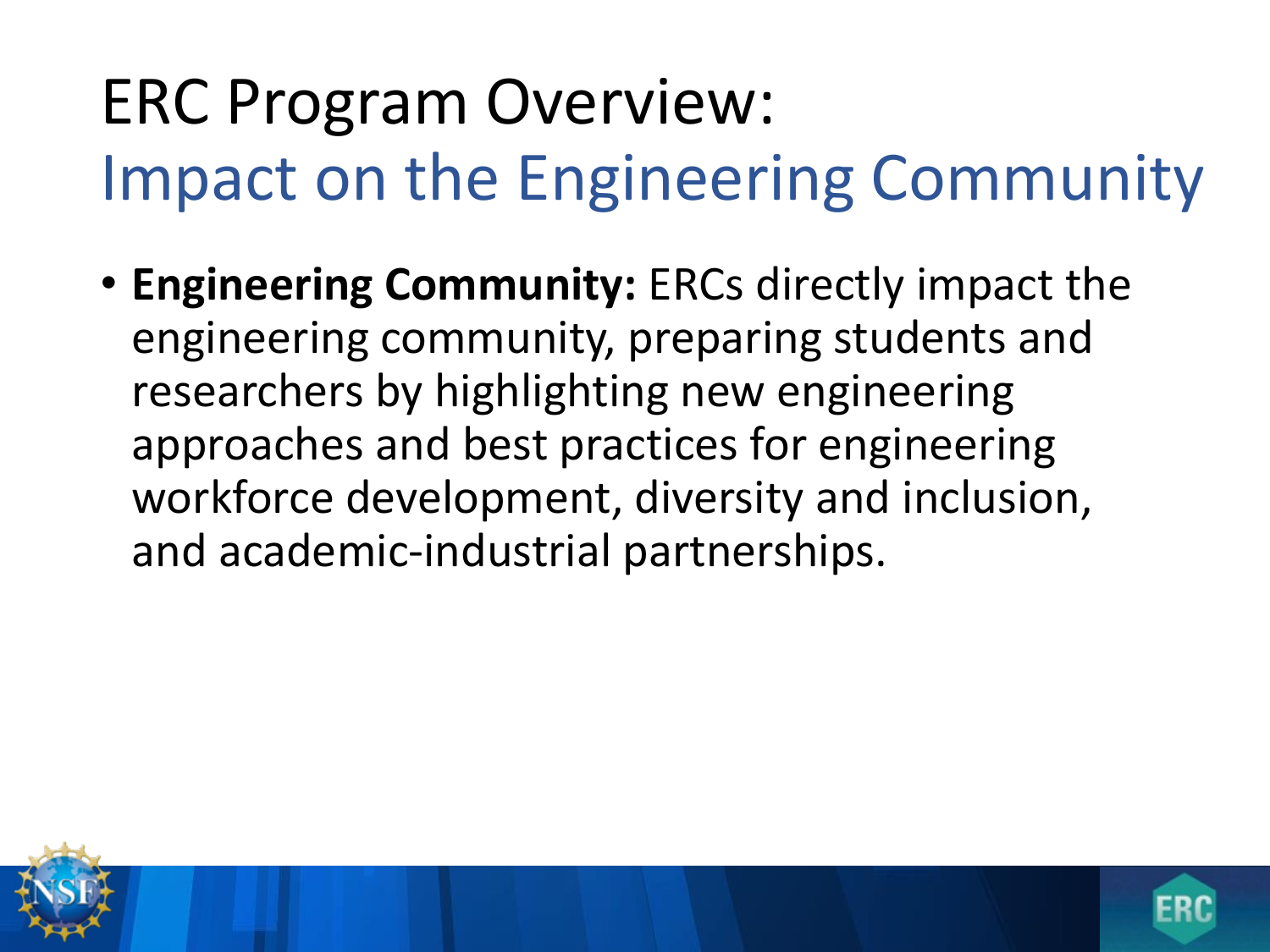### ERC Program Overview: Impact on the Scientific Enterprise

• **Scientific Enterprise:** ERCs should be exemplars of how cohesive, high-performing teams engage in convergent research and innovative approaches to create major impact that informs and inspires the scientific community, engineering and beyond.



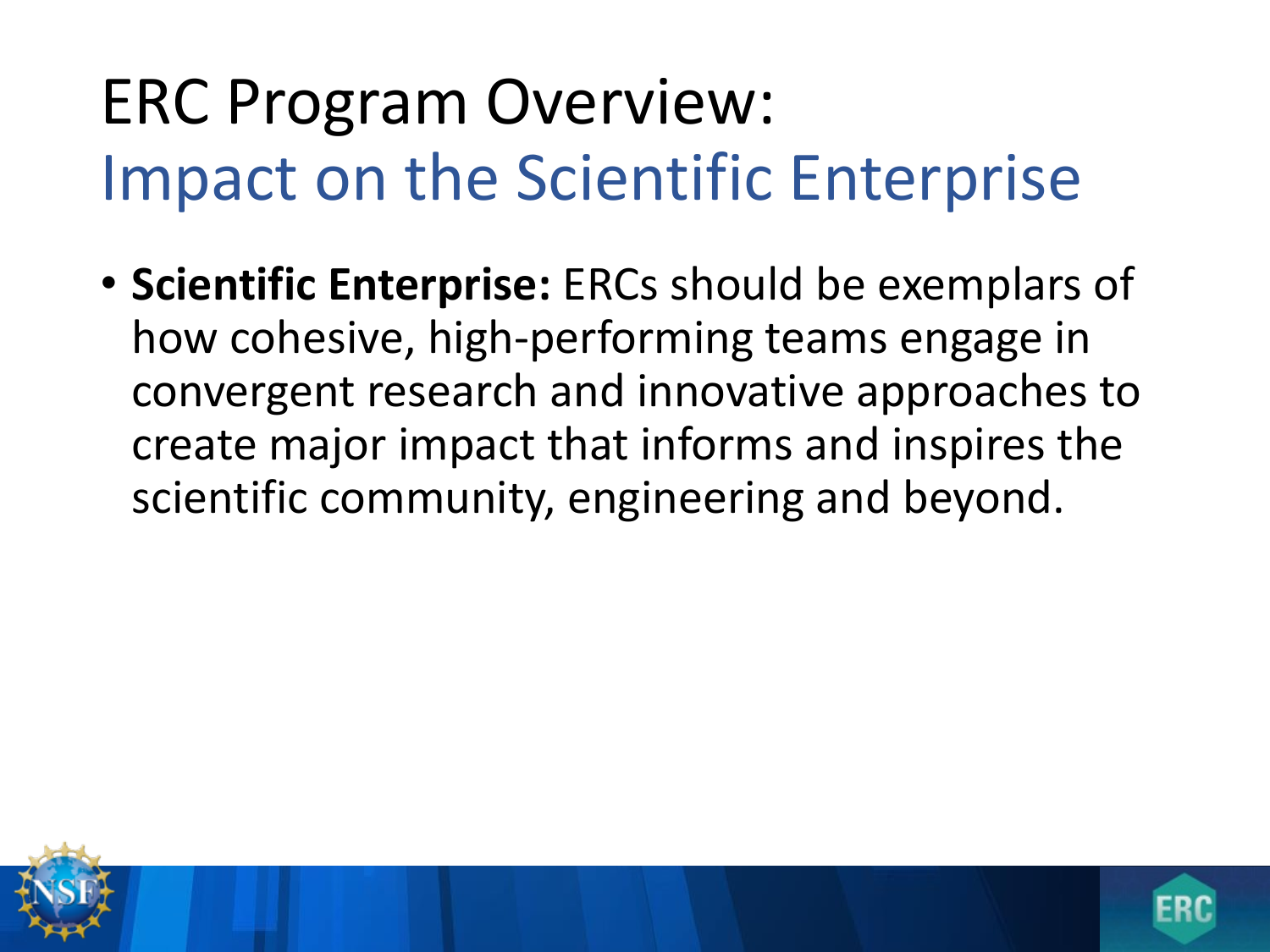## ERC Program Overview: Impact on Society

- **Societal Impact** represents opportunities and challenges that may be addressed through advances in engineering research and innovation for the benefit of society at large.
	- Potential **societal impact** should be relevant and complex, and not limited to any specific schema of grand challenges



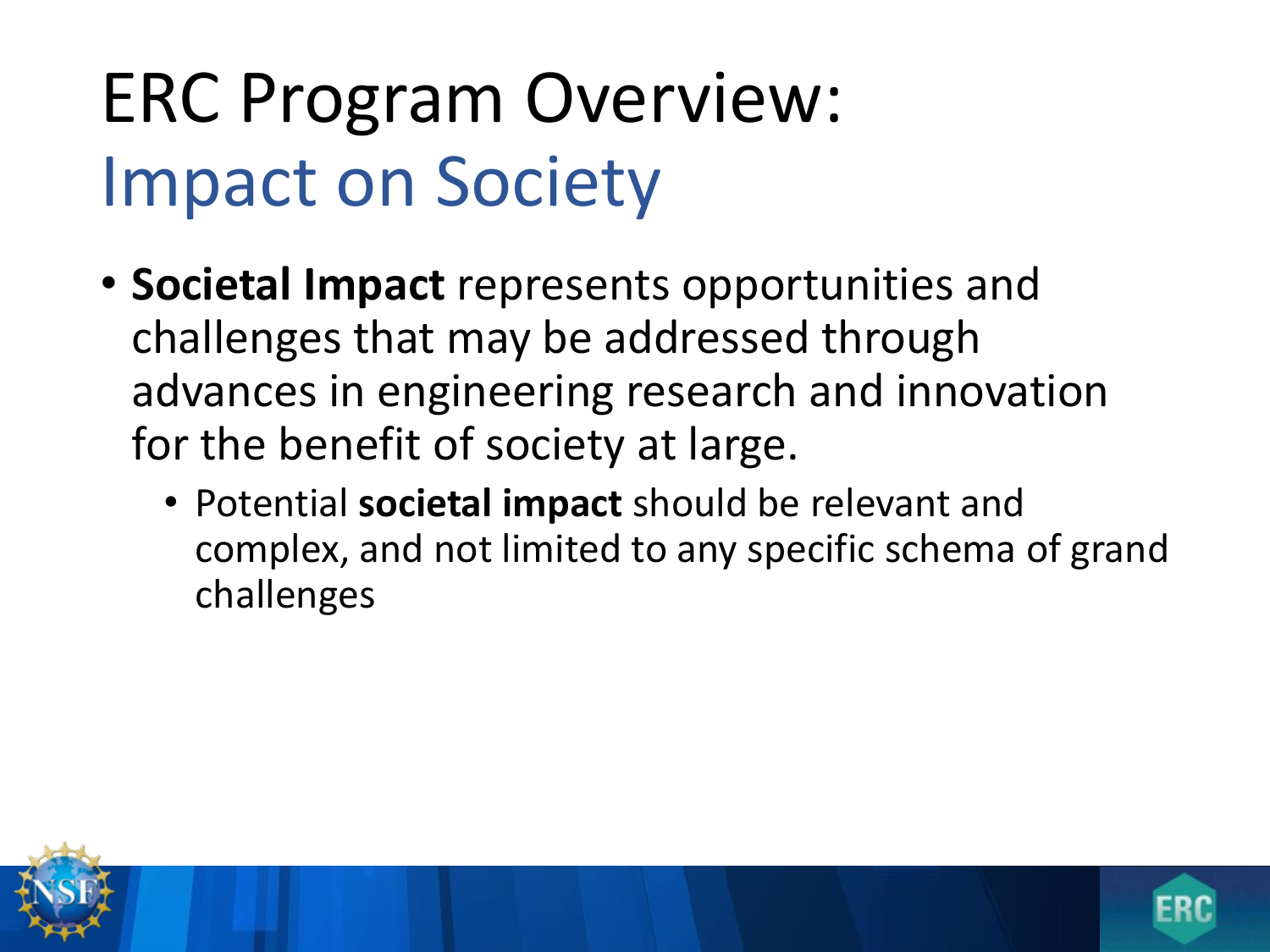### ERC Strategic Approaches: Team Formation

- **Team Formation** is the process by which all necessary disciplines, skills, perspectives, and capabilities are brought together.
- Successful teams are interdependent, multidisciplinary, and diverse; can work and communicate effectively even when geographically dispersed; and effectively overcome barriers to collaboration.
- Best practices: [https://www.nap.edu/catalog/19007/enhancing-](https://www.nap.edu/catalog/19007/enhancing-the-effectiveness-of-team-science) the-effectiveness-of-team-science



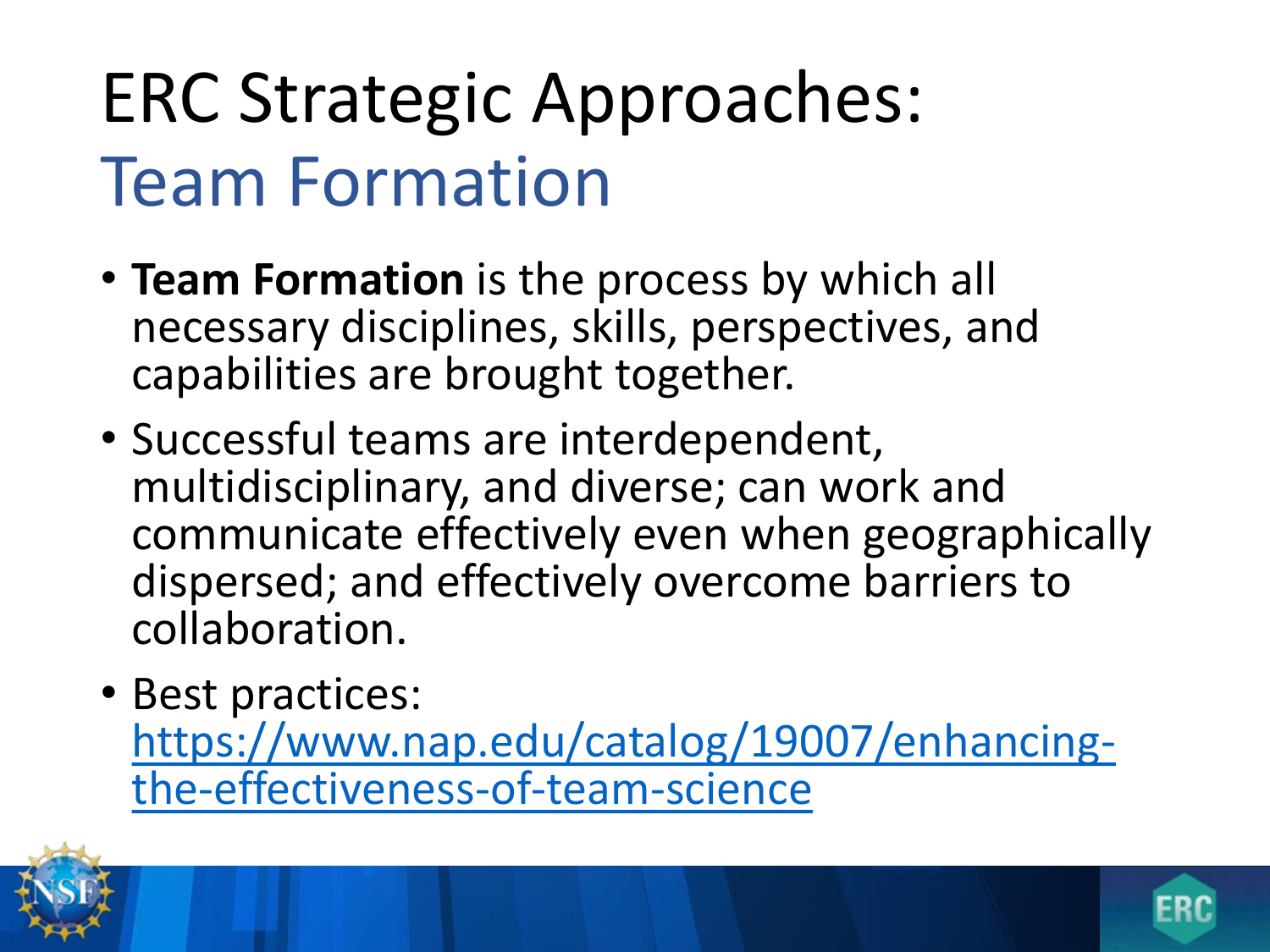## ERC Strategic Approaches: Stakeholder Community

- **Stakeholder Community** includes all parties who may contribute to the ERC or may be impacted by the ERC.
- **Stakeholders** can include but are not limited to:
	- Relevant researchers across partner institutions with complementary research and education expertise;
	- Industry leaders who can guide the innovation effort;
	- Partners for innovation, education, workforce development, and diversity;
	- Beneficiaries of the ERC outcomes (community members, users, customers, patients, and policy-makers, et al.).

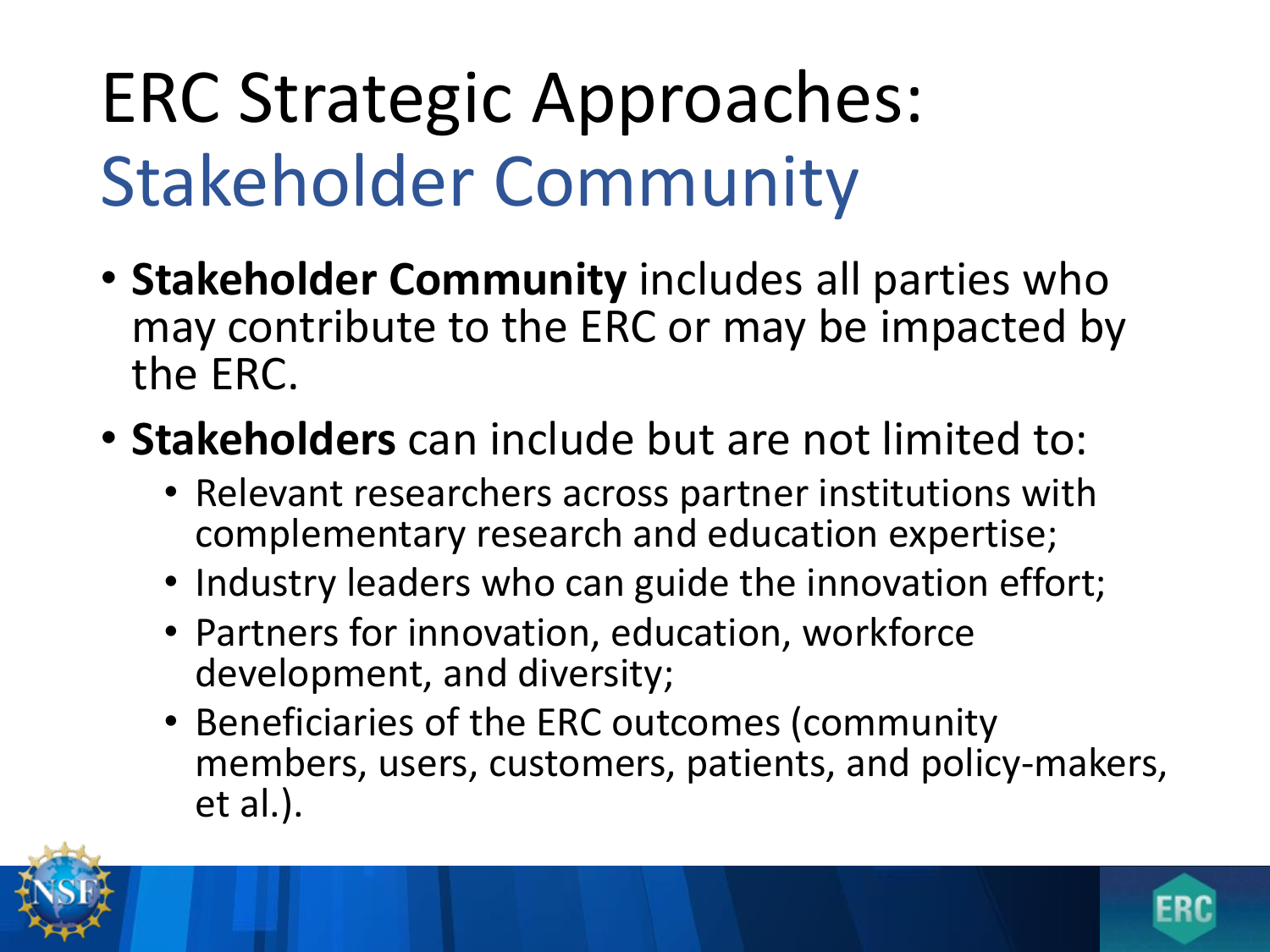### Changes in ERC Solicitation: Focus

- **High-risk/High-Payoff:**
	- Research ideas and discovery that pushes the frontiers of engineering knowledge.
- **Review Criteria**:
	- Additional Review Criteria reflect the changed focus areas.



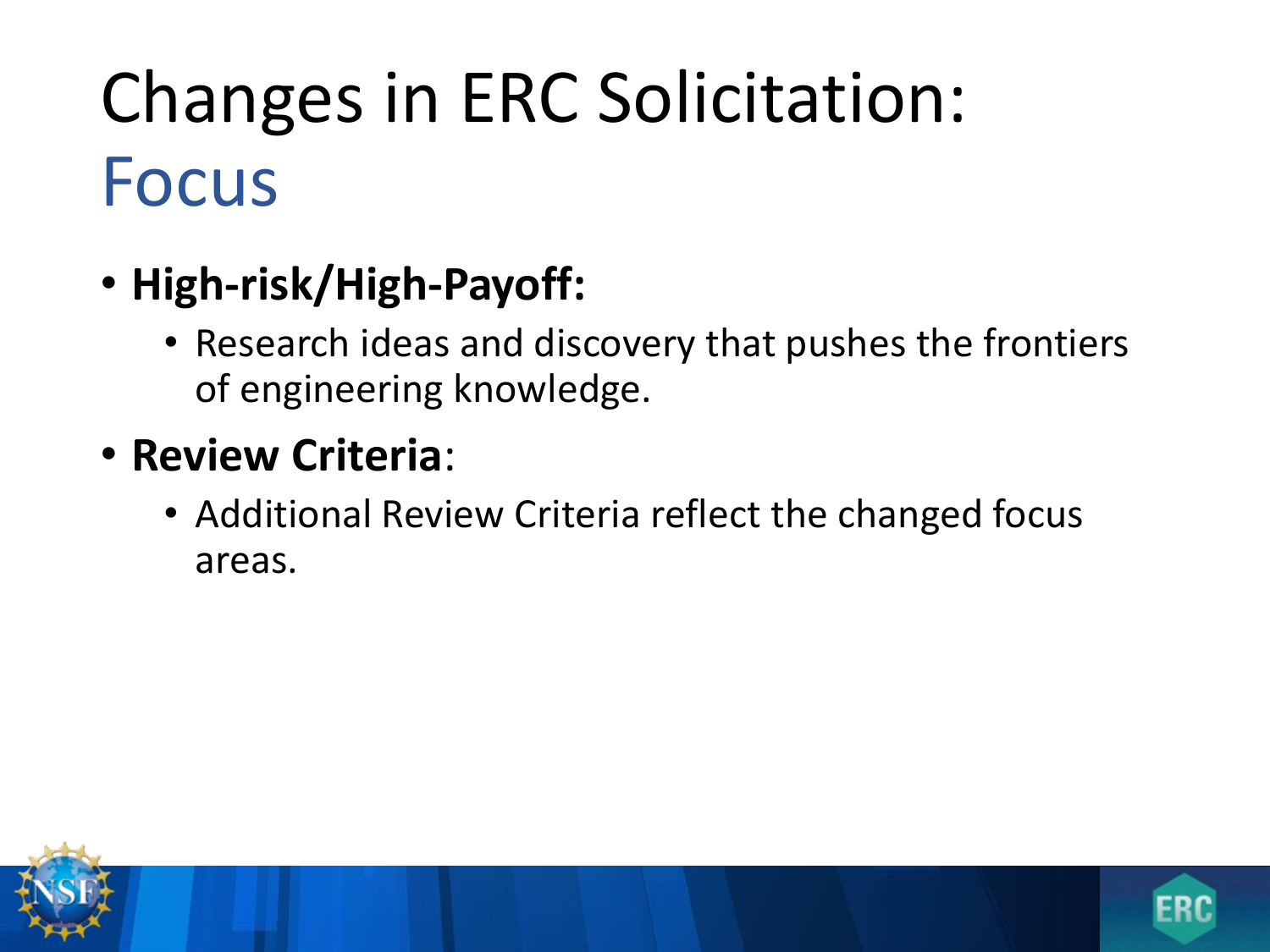## Flexibility in Eligibility

- Limit on Number of **Letters of Intent** and Preliminary Proposals:
	- Per Institution: None
	- Per PI or Co-PI: None
- The **lead institution** must have an Engineering Department/School, offering degrees at the Bachelors, Masters, and PhD level.

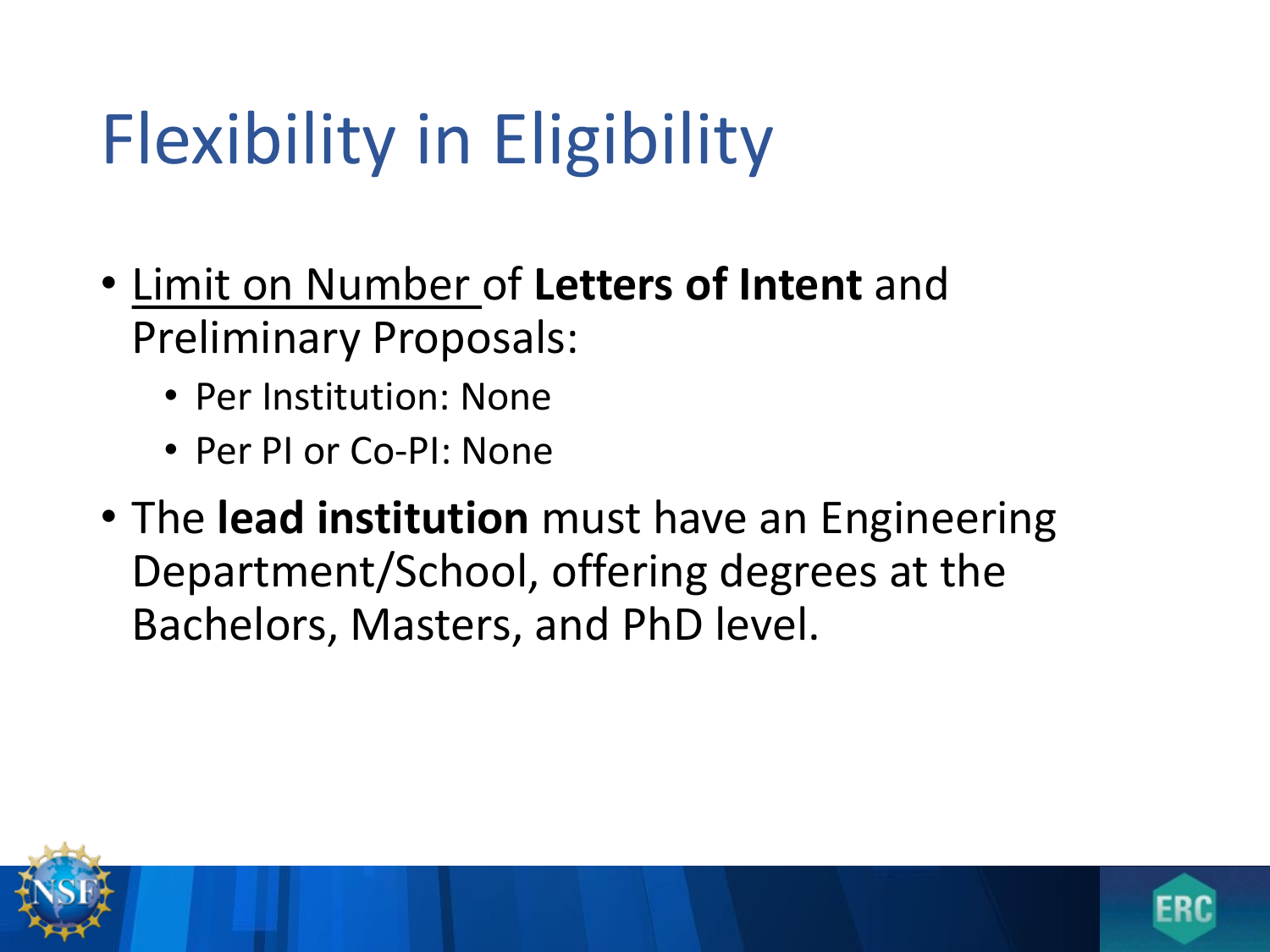### Flexibility in Personnel

#### • **Principal Investigators**:

- The Lead PI must be a faculty at the lead university.
- PI does not have to be from an Engineering Department. A letter of support must be received from the Dean of Engineering at that institution.
- Non-Lead PIs are the PIs listed on the Cover Sheet after the Lead PI and may be from institutions other than the lead university.
- The Lead PI and the ERC Director are not required to be the same person, but both must be from the Lead Institution.

### • **Leadership Roles:**

- Opportunity for different models of leadership
- Exception: ERC Administrative Director role is required.



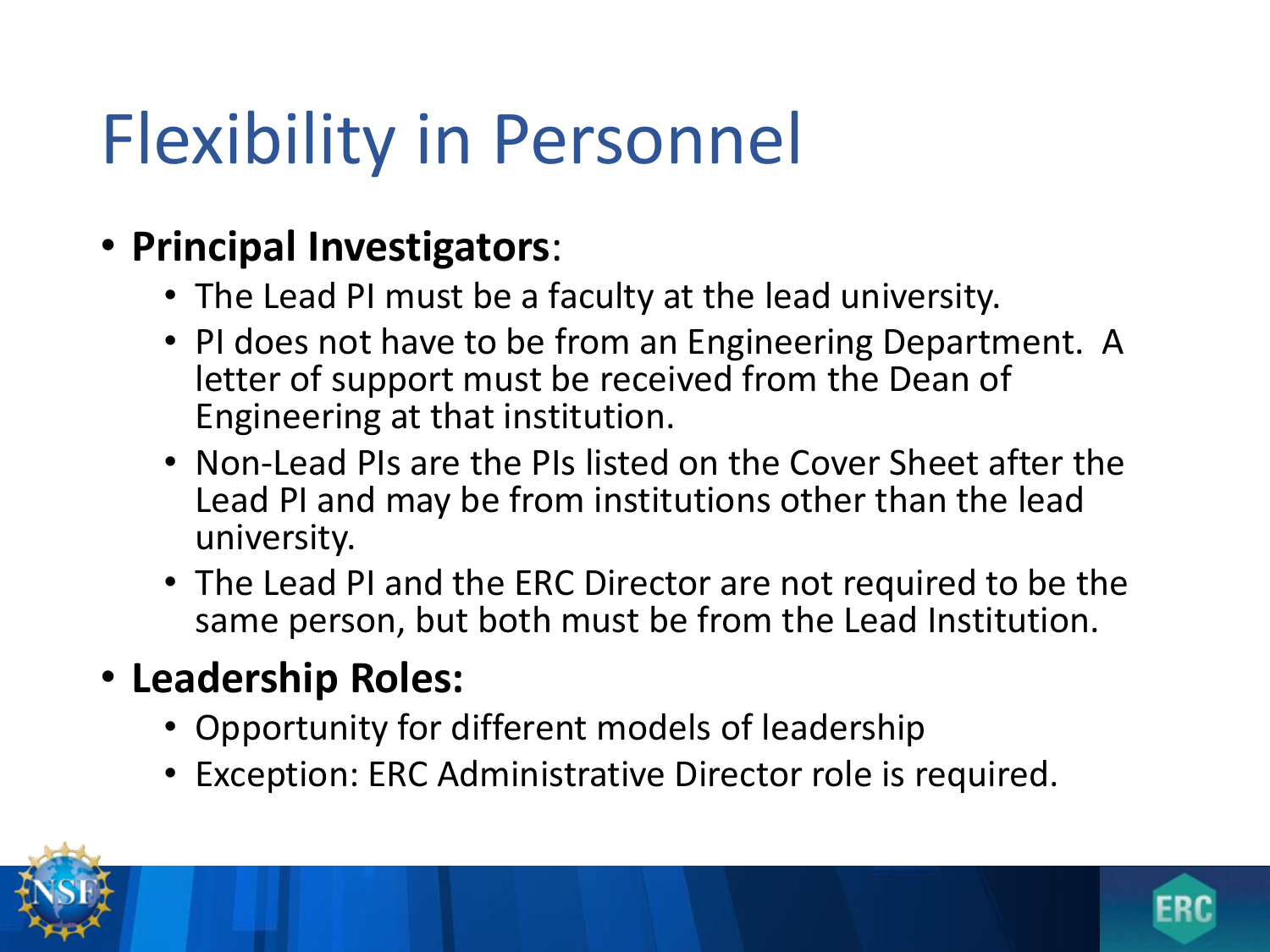## Flexibility in Management

- Management Structure:
	- More freedom and creativity
	- Define the roles of various advisory boards/entities
- Explain the ERC's processes for
	- Team communication
	- Taking in and responding to advisory feedback



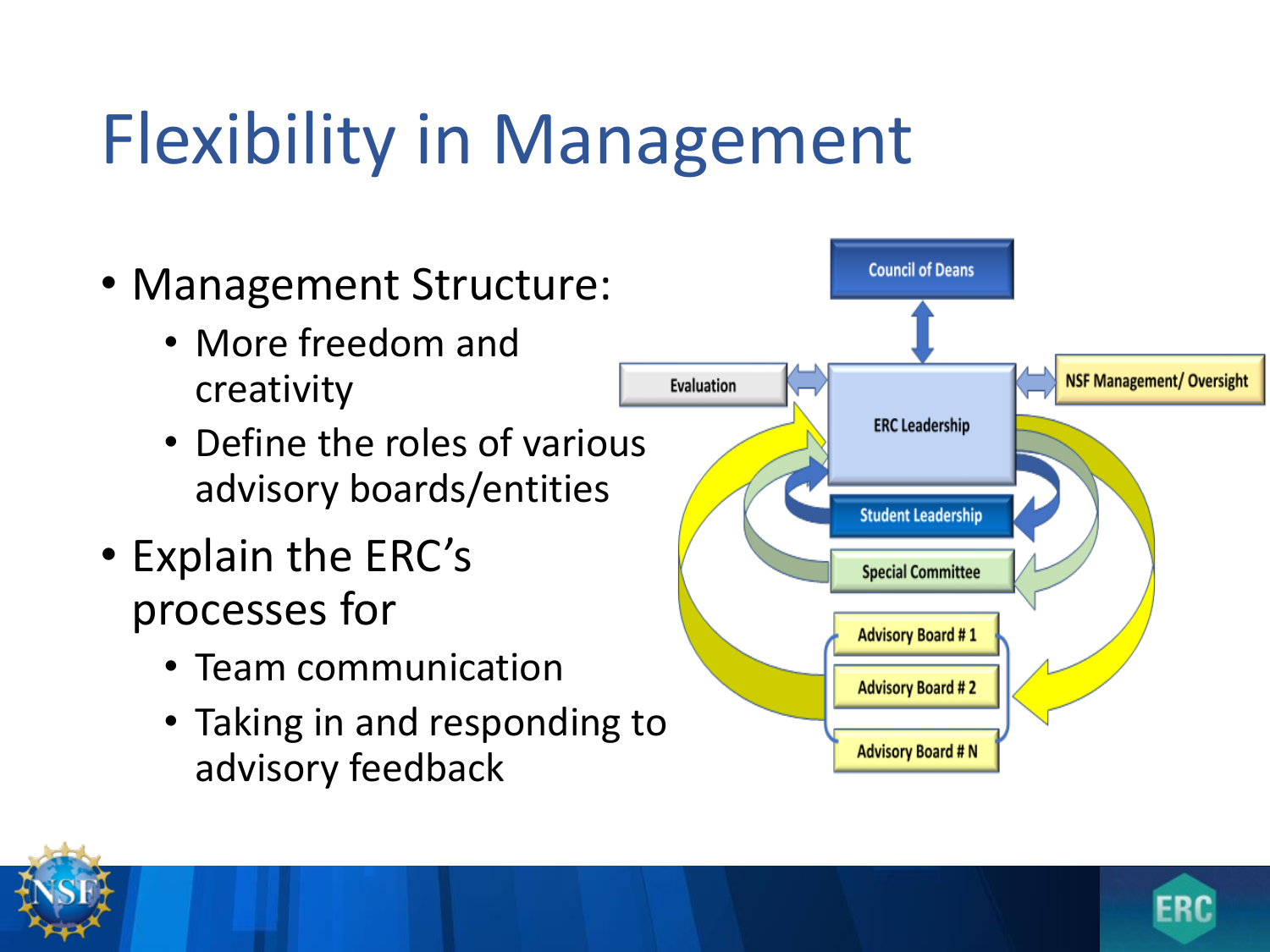### Award Information

| Year                     | <b>Allowable Max Budget</b> | Year | <b>Allowable Max Budget</b> |
|--------------------------|-----------------------------|------|-----------------------------|
|                          | \$3,500,000                 | 6    | \$6,000,000                 |
| $\overline{\phantom{a}}$ | \$4,500,000                 |      | \$6,000,000                 |
| 3                        | \$6,000,000                 | 8    | \$6,000,000                 |
| 4                        | \$6,000,000                 | 9    | \$4,000,000                 |
|                          | \$6,000,000                 | 10   | \$2,600,000                 |

- The initial ERC award would be for 5 years.
- Cost Share is required for all 10 years of an ERC.

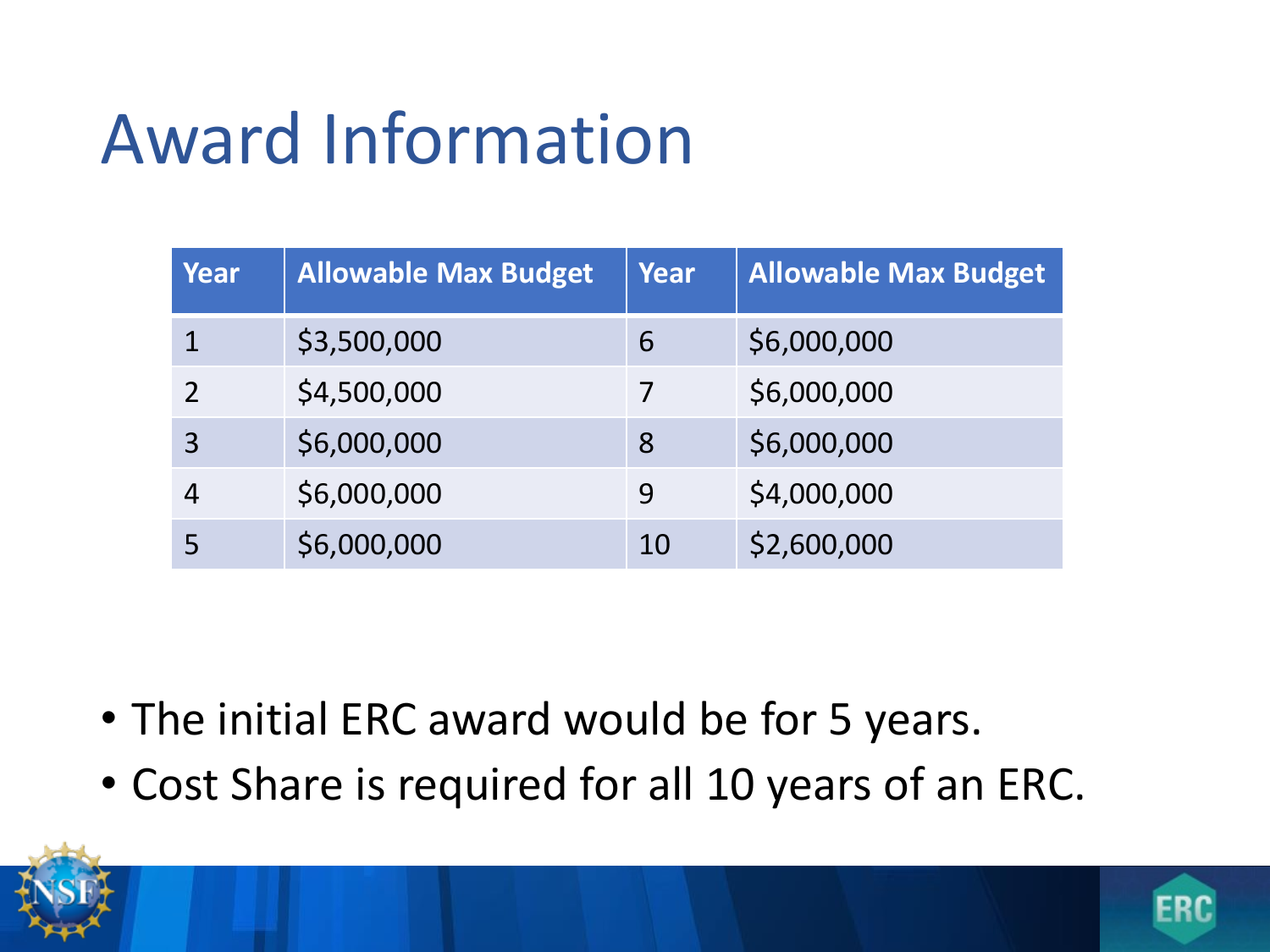## ERC Proposal: Merit Review Criteria

All NSF proposals are evaluated through use of the two National Science Board approved merit review criteria, **Intellectual Merit** and **Broader Impacts**.

The following elements should be considered in the review for both criteria:

- 1. What is the potential for the proposed activity to
	- a) Advance knowledge and understanding within its own field or across different fields (Intellectual Merit); and
	- b) Benefit society or advance desired societal outcomes (Broader Impacts)?
- 2. To what extent do the proposed activities suggest and explore creative, original, or potentially transformative concepts?
- 3. Is the plan for carrying out the proposed activities well-reasoned, well- organized, and based on a sound rationale? Does the plan incorporate a mechanism to assess success?
- 4. How well qualified is the individual, team, or organization to conduct the proposed activities?
- 5. Are there adequate resources available to the PI (either at the home organization or through collaborations) to carry out the proposed activities?

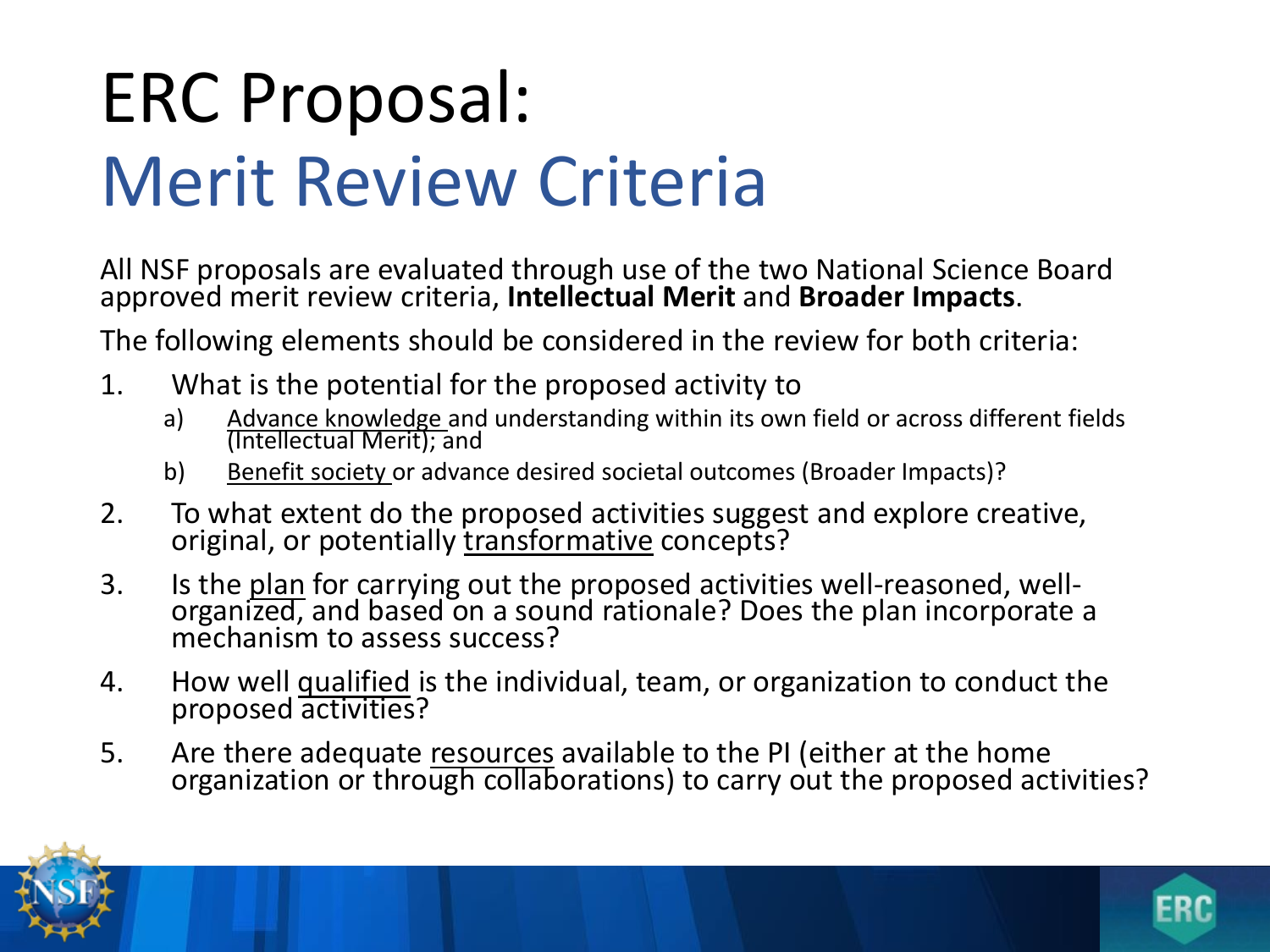## ERC Preliminary Proposals: Additional Review Criteria

#### **Questions to Guide the Narrative**:

- What is the compelling new **idea** and what is the potential high **societal impact**?
- Why is an **ERC necessary** to tackle the idea?
- How will the ERC's infrastructure integrate and implement CR, EWD, DCI and IE to achieve its vision and create societal impact, impact on the scientific enterprise, and impact on the engineering community?
- What is the proposed management structure for the ERC and how will it foster team-formation and convergent research, as well as an integrated<br>approach for items 1-3 above?
- What are the proposed strategies for engaging and developing the appropriate stakeholder community?
- How will all ERC participants engage in a unique experience that would



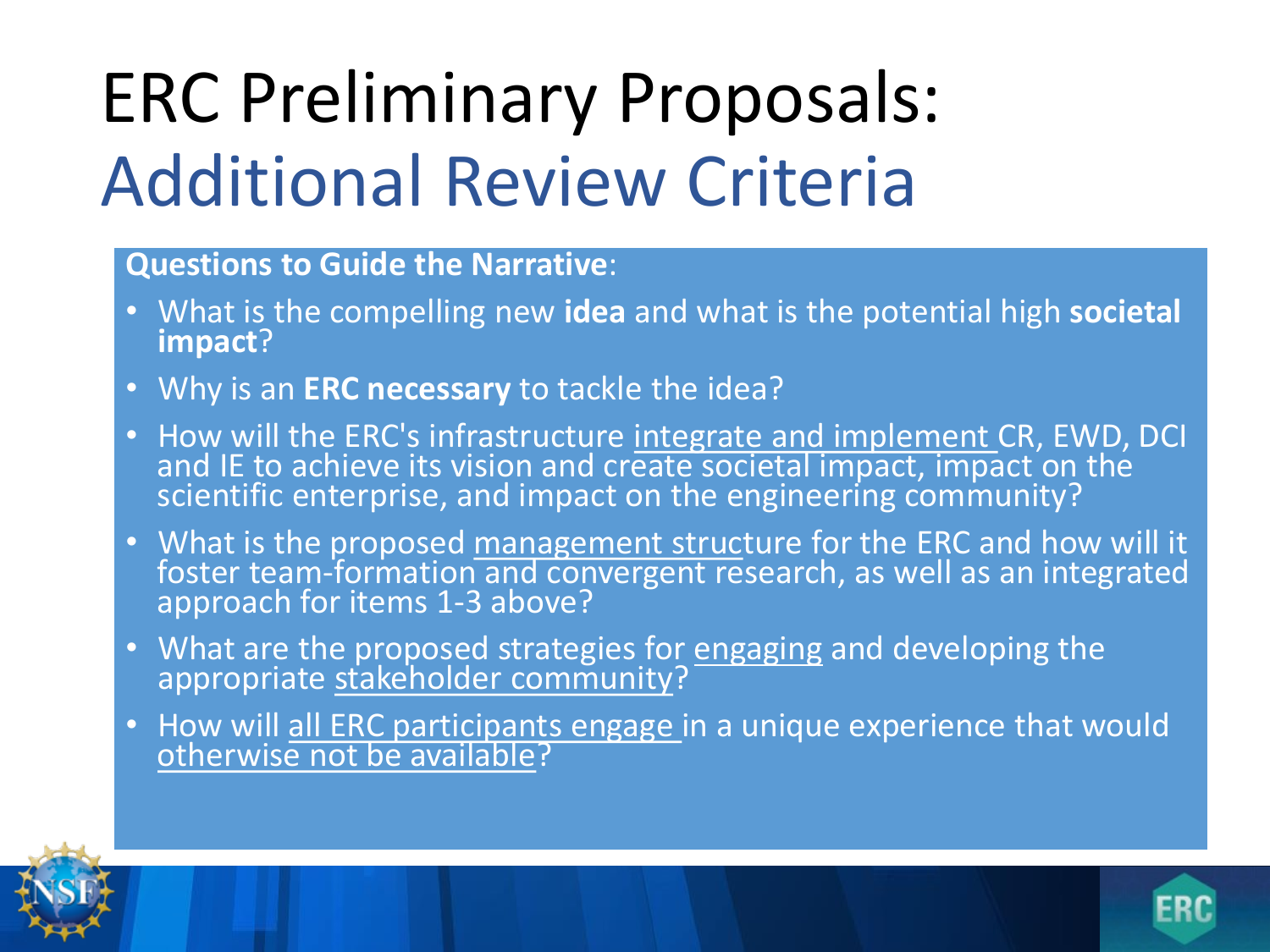### ERC Full Proposal: Additional Review Criteria in These Areas

- Vision
- High Societal Impact
- High-risk/High-Payoff
- **Convergence**
- Stakeholder Engagement
- Team Formation
- Strategic Plan
- **Infrastructure**
- Research
- Engineering Workforce Development
- Diversity and Culture of Inclusion
- Innovation Ecosystem
- Evaluation Plan
- Financial Support and Resources

PIs are strongly urged to read the review criteria detailed in the solicitation before starting to write!



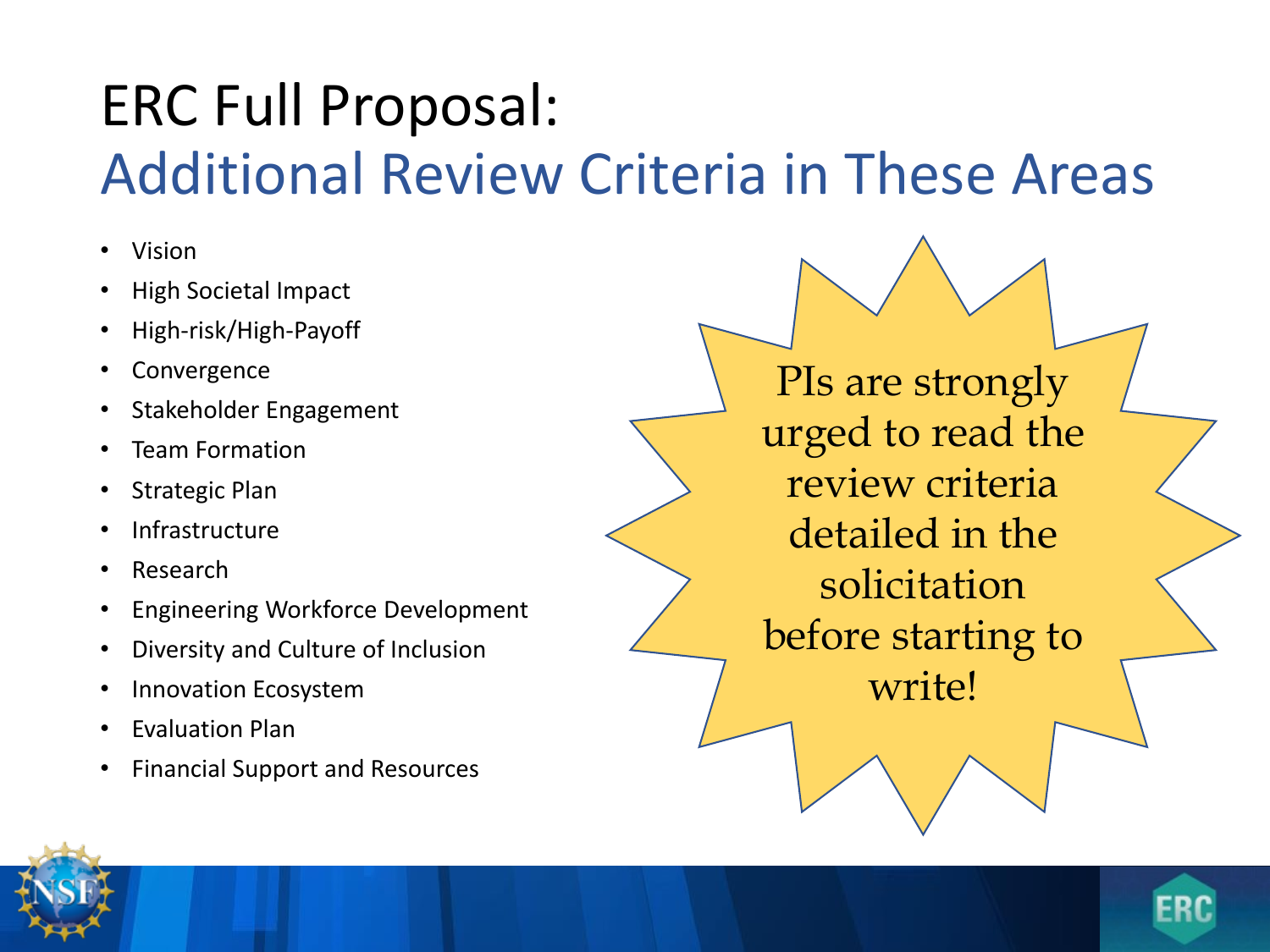### Key Dates on Competition Timeline





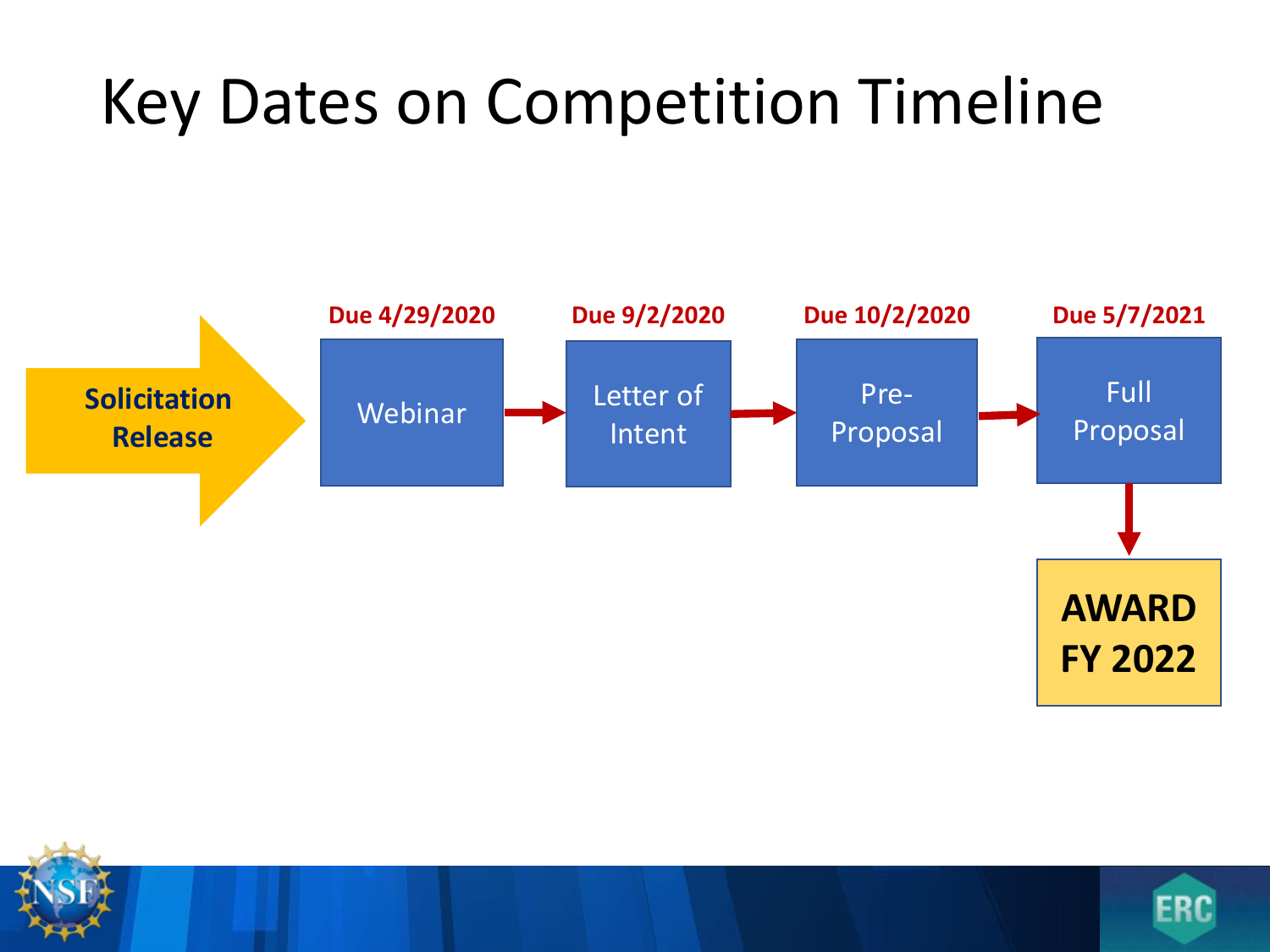## Consultation with ERC Program Directors (PD)

- 1. At any time, you may submit questions about the solicitation to [NSFERC@nsf.gov](mailto:NSFERC@nsf.gov)
- 2. Ask questions during this webinar
	- a) Submit question via the Zoom's Q&A (bottom tab)
- 3. Request a 30-min OFFICE HOUR teleconference through the TimeTrade App with a NSF Program Director to discuss specific ideas and ask questions.

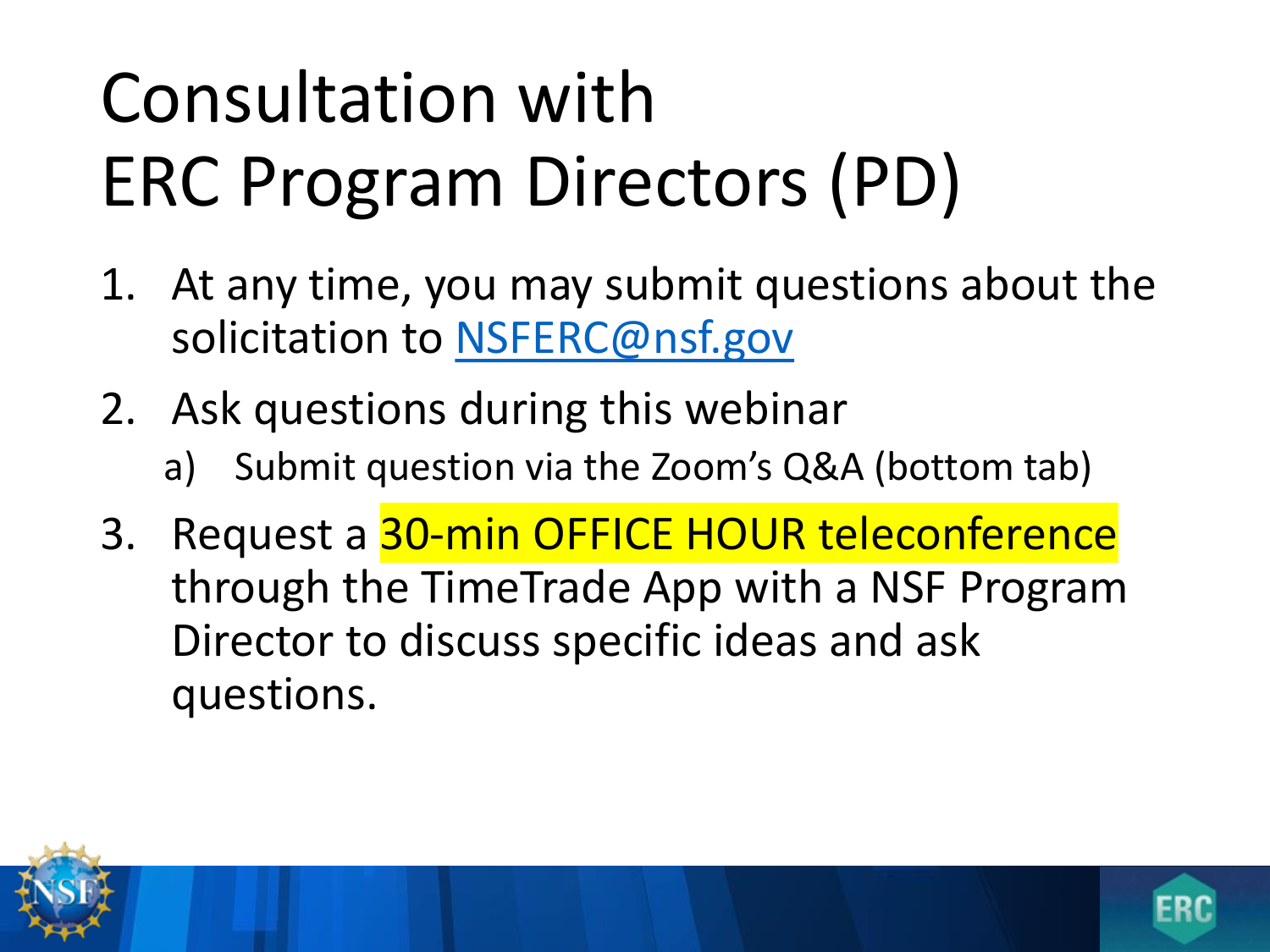## Consultation with ERC Program Directors (PD)

- <u>PIs may sign-u</u>p for a <mark>one-time only 30-min</mark> <mark>teleconference</mark>.
- Place your request through the Time Trade link <https://my.timetrade.com/book/JPKQC>
- The consulting Program Director will send an email confirming the requested timeslot.
- In advance of the teleconference, you **must** email the consulting Program Director:
	- 1. An ERC 3-Plane Strategic Planning Chart for your proposed engineered system concept;
	- 2. A short description (less than two pages) of the proposed ERC in response to the solicitation requirements.
- Only one timeslot per preliminary proposal will be allowed

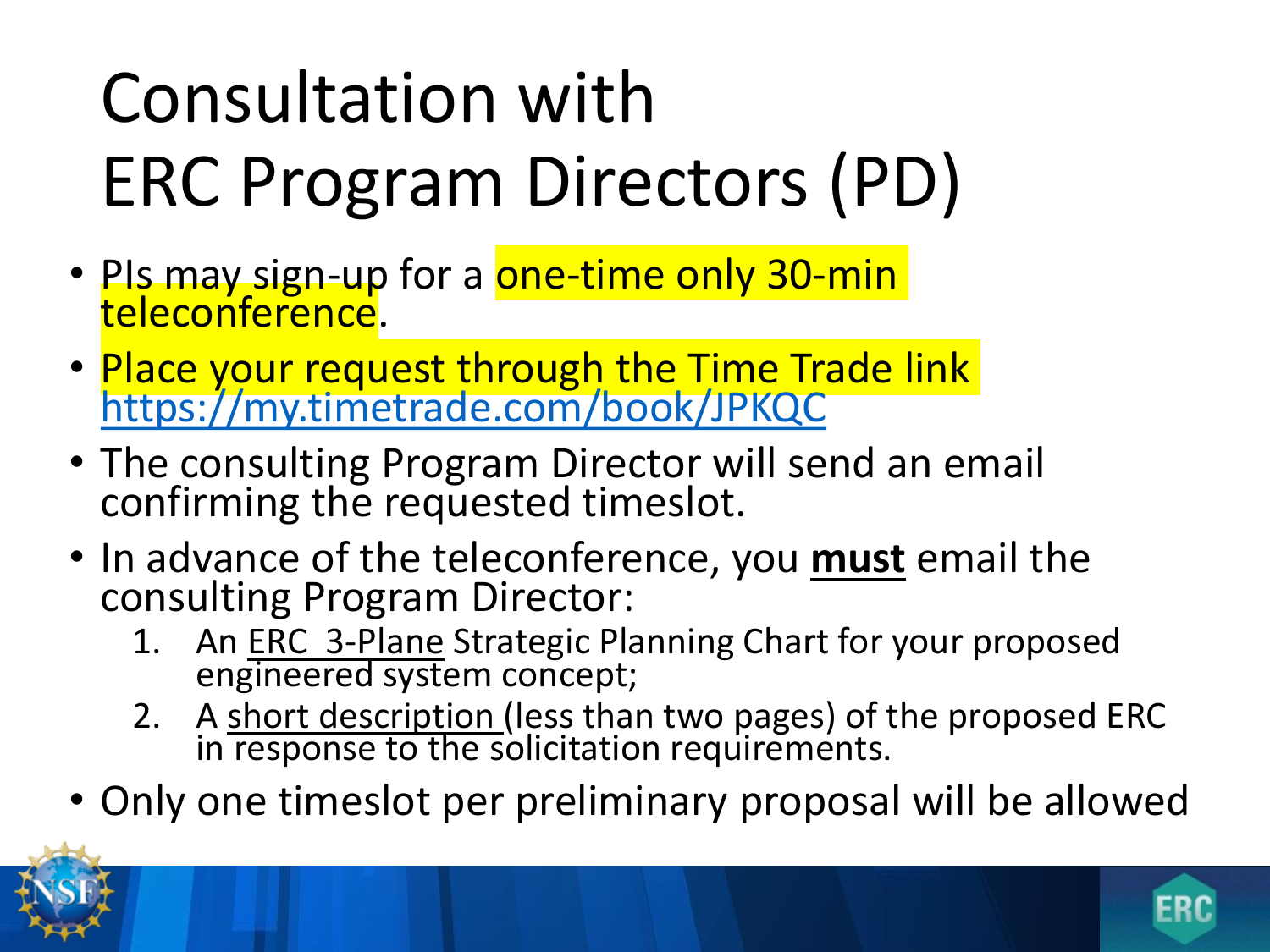### **Office Hours Summary**

- •There are a fixed number of timeslots
- •Once a timeslot expires, it will not be replaced
- •Timeslots are available May-Sep 2020.
- •Office hours rules of engagement:
	- 1 timeslot per Preliminary Proposal
	- Provide required documents 1-2 days prior to Office hours

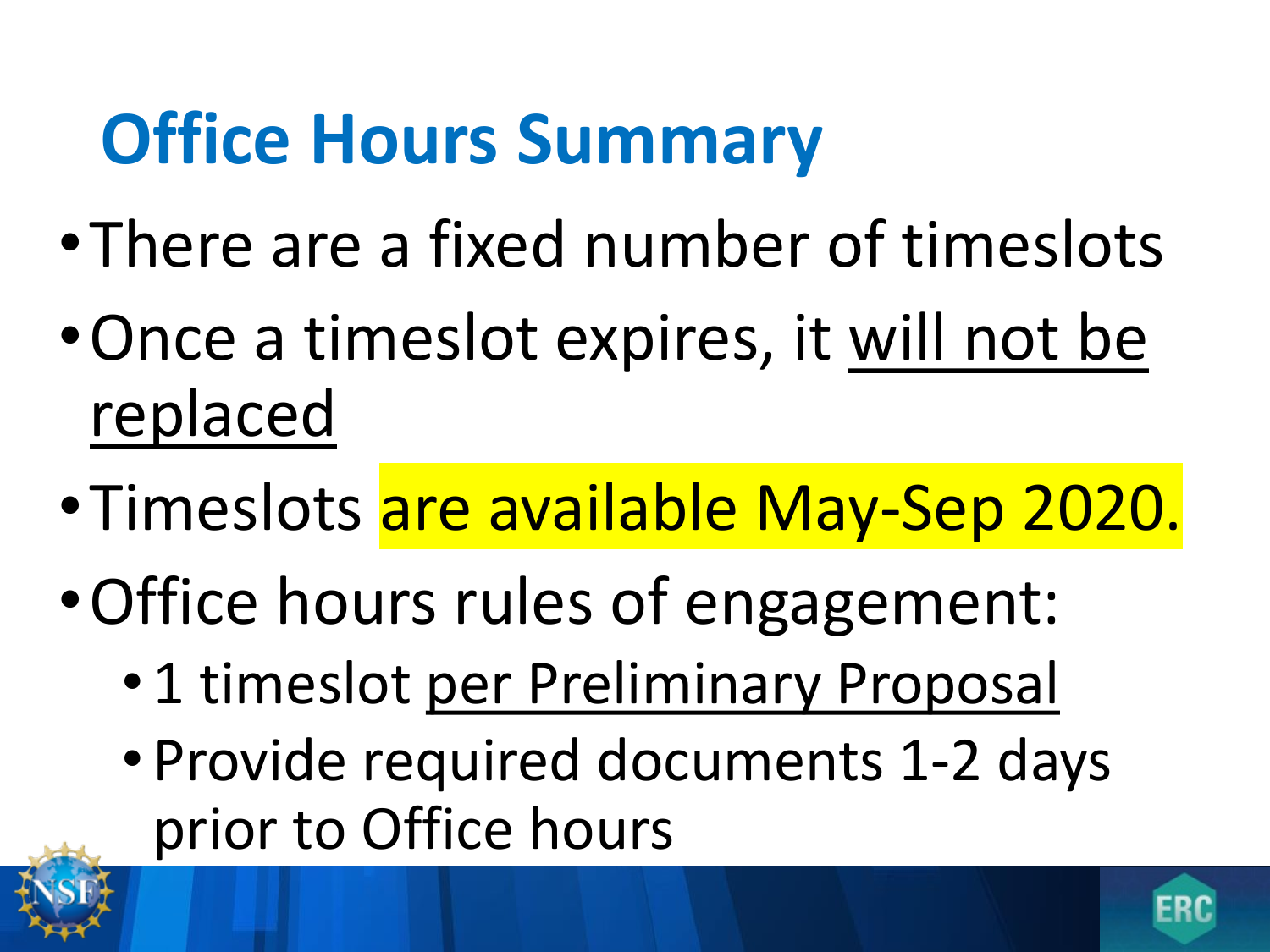### Resources

- This full slide set will be posted on the Gen-4 ERC Program landing page following the webinar.
- Gen-4 ERC Program landing page: [https://www.nsf.gov/funding/pgm\\_summ.jsp?pims\\_id=](https://www.nsf.gov/funding/pgm_summ.jsp?pims_id=505599) 505599
- ERC Association Website:<http://erc-assoc.org/>
- *A New Vision for Center-Based Engineering Research:* <https://www.nap.edu/catalog/24767>
- *Convergence*: <https://www.nap.edu/catalog/18722>
- *Enhancing the Effectiveness of Team Science*: <https://www.nap.edu/catalog/19007>